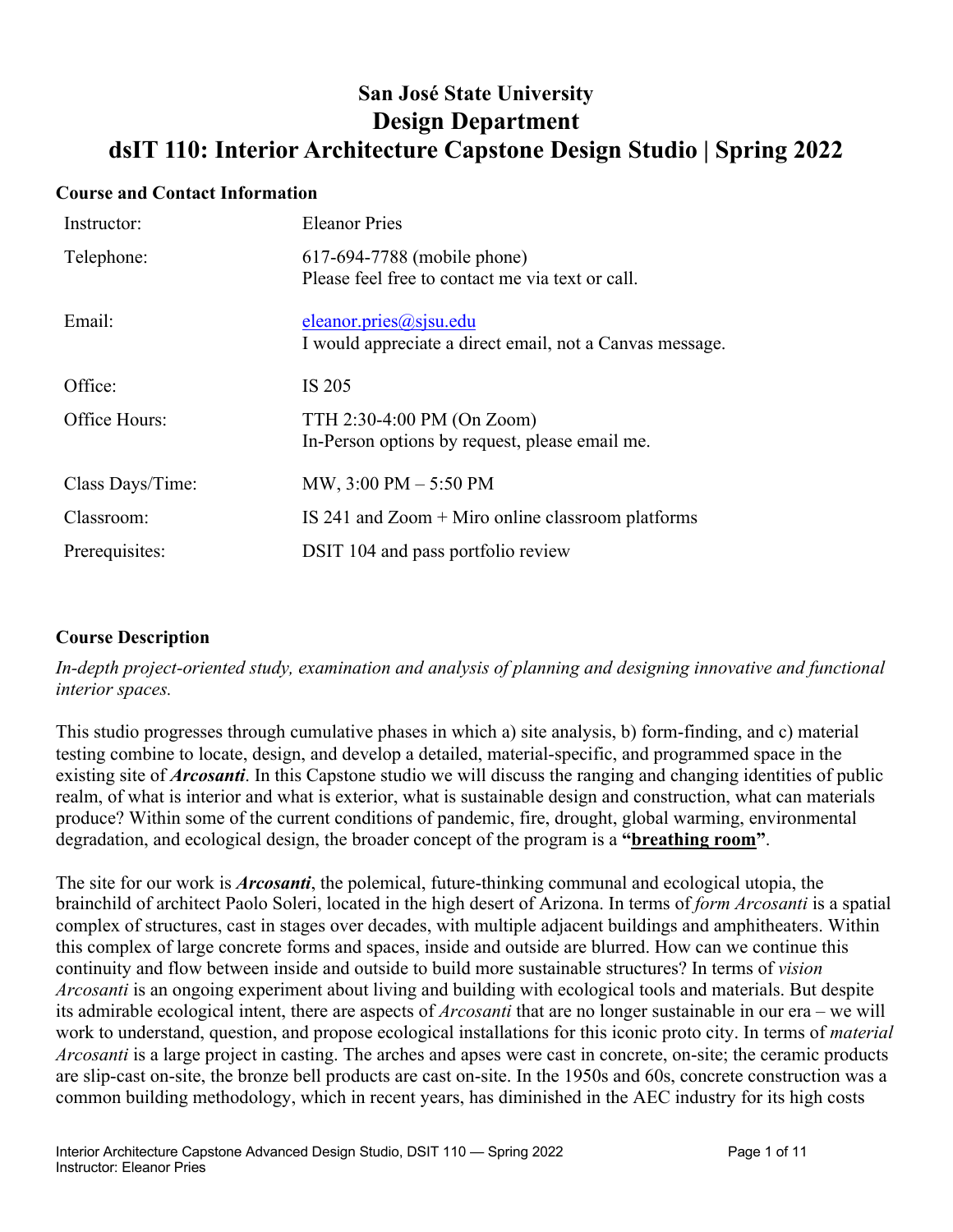and high carbon footprint. Our studio will begin by casting concrete and casting with new methods and types of formwork. But concrete is not a total building solution. As concrete is hard, solid, opaque, thick, and heavy, it does not satisfy our needs in relation to light, air, view, flexibility, and comfort. As such, second, we will experiment with lightweight, flexible and sustainably-sourced materials to complement the concrete interiors.

The central prompt is: Given your detailed understanding of *Arcosanti* and given your tectonic testing with concrete and wood / vegetative materials, design a pavilion intervention system for this historic eco-city that achieves Paolo Soleri's vision, as well as creating comfort, community, work, and view.

Phase 1 — Site documentation and analysis — We will begin by investigating *Arcosanti* and its origins. Analysis and existing site documentation will be undertaken in groups and then individualized by each project over the semester. We will graphically document and model the site interior and exterior spaces and develop conceptual ideas, program, and ecological intents.

Phase 2 — Form-finding and Material Testing — Based upon the Phase 1 analysis, we will explore form, solid, void, space, view and program for your intervention at *Arcosanti*. In this phase we will also experiment with materials — both concrete casting with ecological formworks and wood materials through aggregated notching, layering, weaving.

Phase 3 — Third-Space Design — The final phase is the design proposal for a material-specific Third Space installation at *Arcosanti*. Your programmed tectonic and sensory spaces will result in a sequence of rich, material-based moments that knit inside and outside. Projects reverberate between object vs. space, inside vs. outside, program vs. experience, collective vs. individual, and surface vs. cloud.

**Systems thinking** and systems-based design will be at the core of our design and fabrication processes. As advanced students you will have the option to shape the design brief and program toward your own interests.

# **Course Format**

As an advanced design studio, this course is intensive in technology, time, and making.

# Technical Requirements:

- Required Laptop Specifications: Laptop must run **Windows** operating system:
	- o **Operating System: Windows 10** or higher.
	- o **Processor: 64-bit Intel or AMD Processor**
	- o **Graphics Card:** NVIDIA GeForce RTX 2070 / Quadro RTX 4000
	- o **Memory:** 8 GB RAM or higher
	- o **Video RAM:** 4 GB Video RAM or higher
	- o **Disk Space:** Minimum 600 MB
	- o Run Rhinoceros, Revit, and rendering engines.
- Additional tools:
	- o Laptop must have built-in camera and microphone.
	- o Headphones: Required for all classes to minimize at-home noise and distractions.
	- o Mouse: With right click and scrolling capability. Required for better performance in software.
	- o Online instruction: Computer must have video and audio to participate in online critique.
	- o Online instruction: Zoom Free. Provided through SJSU.
	- o Online instruction: Miro Free. Links and tutorial to be provided.
- Required: Digital Camera or Digital Camera on smart phone.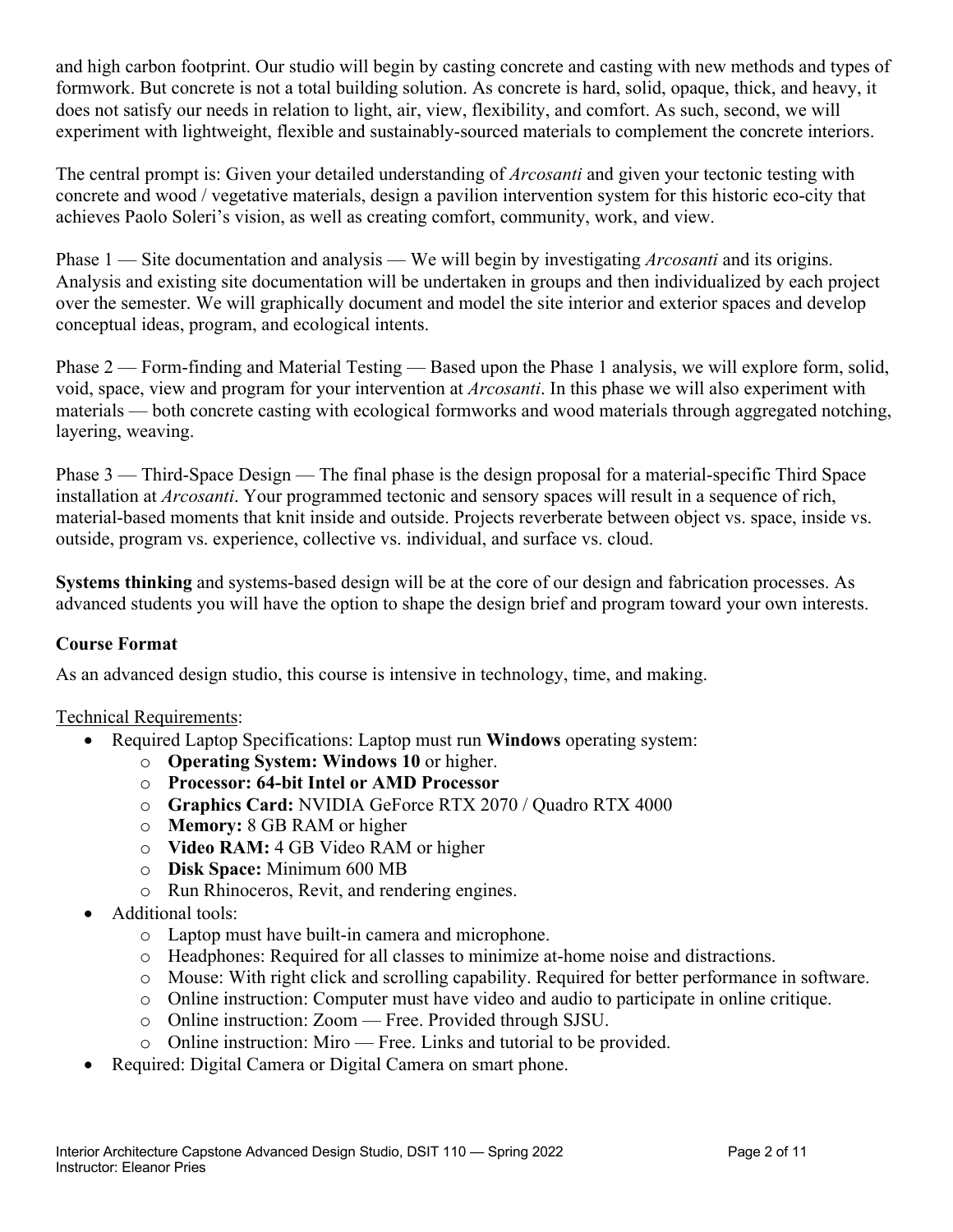- Required Software: Rhinoceros; Adobe Photoshop, Illustrator, and InDesign; Enscape, Lumion or Vray (or equivalent)
- Software is required to be installed by  $1/31/20$ , the second class meeting.
- Photoshop and Illustrator are part of the Adobe Creative Suite and are available to SJSU students.
- Trial and Student versions of Rhinoceros are available through Rhino McNeel. https://www.rhino3d.com/download
- At Home Design and Model-Making Workshop: **Required**: cutting mat, olfa and x-acto knives and new sharp blades, straight edge, architectural scale, drawing supplies, pens, paper, sketch book, drafting dots, push pins, T pins, tracing paper, glues, museum board, chip board, colored paper, etc…
- Specific model-making materials: Rockite, Eco-foam (link to be provided),  $1/8$ " and  $1/16$ " wood veneer sheets, slender bass wood dowels, piano wire.
- Optional laser cutting services: https://www.ponoko.com/laser-cutting/oakland-bay-area

# **Required Texts/Readings**

Required readings will be assigned as needed. Such readings will be provided in .pdf format.

# **Required Online / In-person Lectures**

See the lecture schedule at: https://www.sjsu.edu/design/dsgnlectures.php

Weds. February 2, 11 AM — Manuel Garcia, Nagami and UCL Weds. March 2, 11 AM — Joshua Stein, Radical Craft and Woodbury University (in-person) Weds. March 16, 11 AM — Behnaz Farahi, CSU Long Beach Thurs, April 24, 11 AM — Andrea Deszo, RISD Weds, April 27, 11 AM — Jonathon Anderson, Ryerson University (in-person)

Most lectures are on Wednesdays at 11 AM. *Written / Visual responses will be assigned to these lectures.* 

# **Course Requirements and Assignments**

SJSU classes are designed such that in order to be successful, it is expected that students will spend a minimum of forty-five hours for each unit of credit (normally three hours per unit per week), including preparing for class, participating in course activities, completing assignments, and so on. More details about student workload can be found in University Policy S12-3 at http://www.sjsu.edu/senate/docs/S12-3.pdf.

The course is organized around lecture and lab work: lectures will introduce topics and assignments and provide an overview of issues and outline the design principles and communication concepts that are expected to be investigated. Labs will be a period of focused exploration of design issues and communication skills. Finished projects and work in progress will be presented and discussed during each online class session to make important points about design. Each online pin up will be graded. It is expected that your work will be pinned up in Miro within the first 10 minutes of class. If it is not you will receive a grade of 0 for that assignment. Later in the semester, we may have individualized crits, but earlier in the semester, we will have group critique.

Your final grade for this class will be based on class participation in reviews and labs and the successful completion of assignments. The assignment grade will be based on the set of criteria listed in the grading section below.

Grade Breakdown: 100 %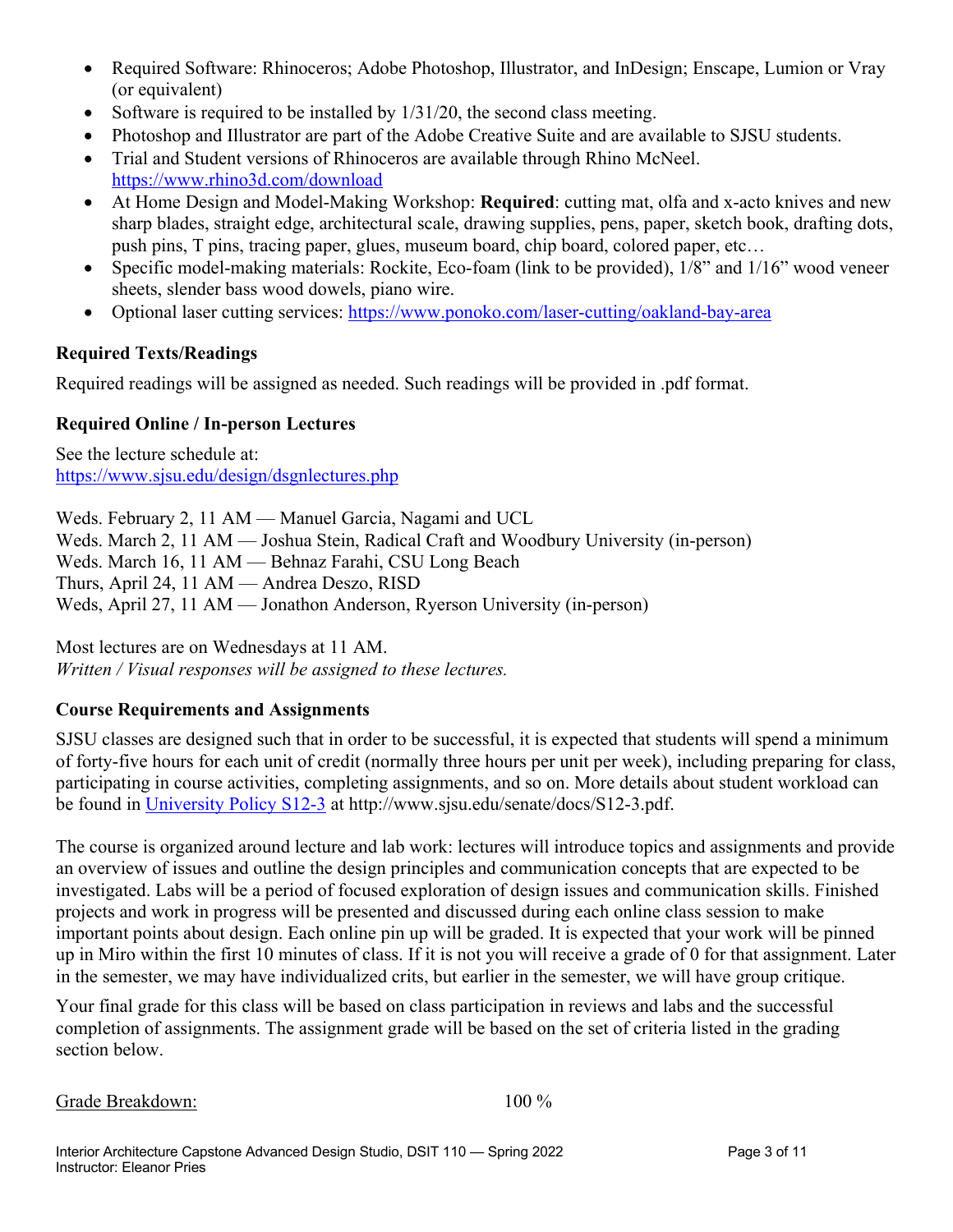| Assignments:         | 85% |
|----------------------|-----|
| Class Participation: | 15% |

# **Grading Information**

There are a variety of formats in which you will receive feedback about your work this semester. It is important to learn how to make each format instructive and beneficial in furthering your efforts.

Weekly Online Studio Pin-ups: You will upload and "pin-up" current work for presentation and discussion. Online "pin-ups" and group critique will be our primary method of working in class and it is important that you learn how to use this venue to maximum effect. It is an opportunity to present your work in an informal yet structured setting, and to practice your ability to speak about your intentions and your work. "Pin-ups" also allow you to observe and discuss the work of your peers, which can greatly inform you and your own project. Because the majority of class time will be spent in this format, you will not be able to rely on studio time to produce your work and will need to commit considerable time outside of class to move your work forward. New, revised, work is always required.

#### *It is imperative that you listen, watch, and participate in pinups in order to advance your own work.*

Desk crits: Infrequently we may discuss work individually toward specific project aims or reviews. New work is always required to focus our discussion.

Reviews: At two points in the semester, each student will "pin-up" their work for critique and conversation, usually with outside guests and/or other faculty. Reviews are meant to be educational in nature, and are not explicitly for the purpose of grading. The reviews offer you a chance to receive additional input on your work, to raise questions about the issues raised in the design problem, to learn how to present ideas and discuss your work, to learn other perspectives from outside faculty and practitioners, and to see and learn from the work of your peers.

It is important to understand that grading and reviews are two distinct processes, and they can produce similar or dissimilar outcomes.

Informal grading will be done at mid-semester and issued as a progress grade only for those with whom there is concern about overall performance. A progress grade is meant to indicate what is the trajectory that has characterized your performance to date, and where that seems to be pointed in terms of a final grade. You have the capacity to change this trajectory, for better or worse given the ample and cumulative feedback you will receive each studio meeting. The final grades will be assessed after the final review. Grades are based on the following metrics of accomplishment:

**A** Excellent work and progress, focused process and design iterations, high standard of design and presentation, superior understanding of the issues discussed, active participation in class, active involvement in bringing outside material and research into class, ability to move work forward, through initiative, excellent attendance.

**B** Good work and progress, focused process, fulfillment of all the requirements with some incompleteness in the presentation and/or some deficiencies in design, strong understanding of the issues discussed during lectures and pin-ups, inconsistent performance and progress, strong attendance.

**C** Work that is satisfactory with some obvious deficiencies and incompleteness of requirements, any or all of lessened engagement with the course material, less than strong attendance and/or participation.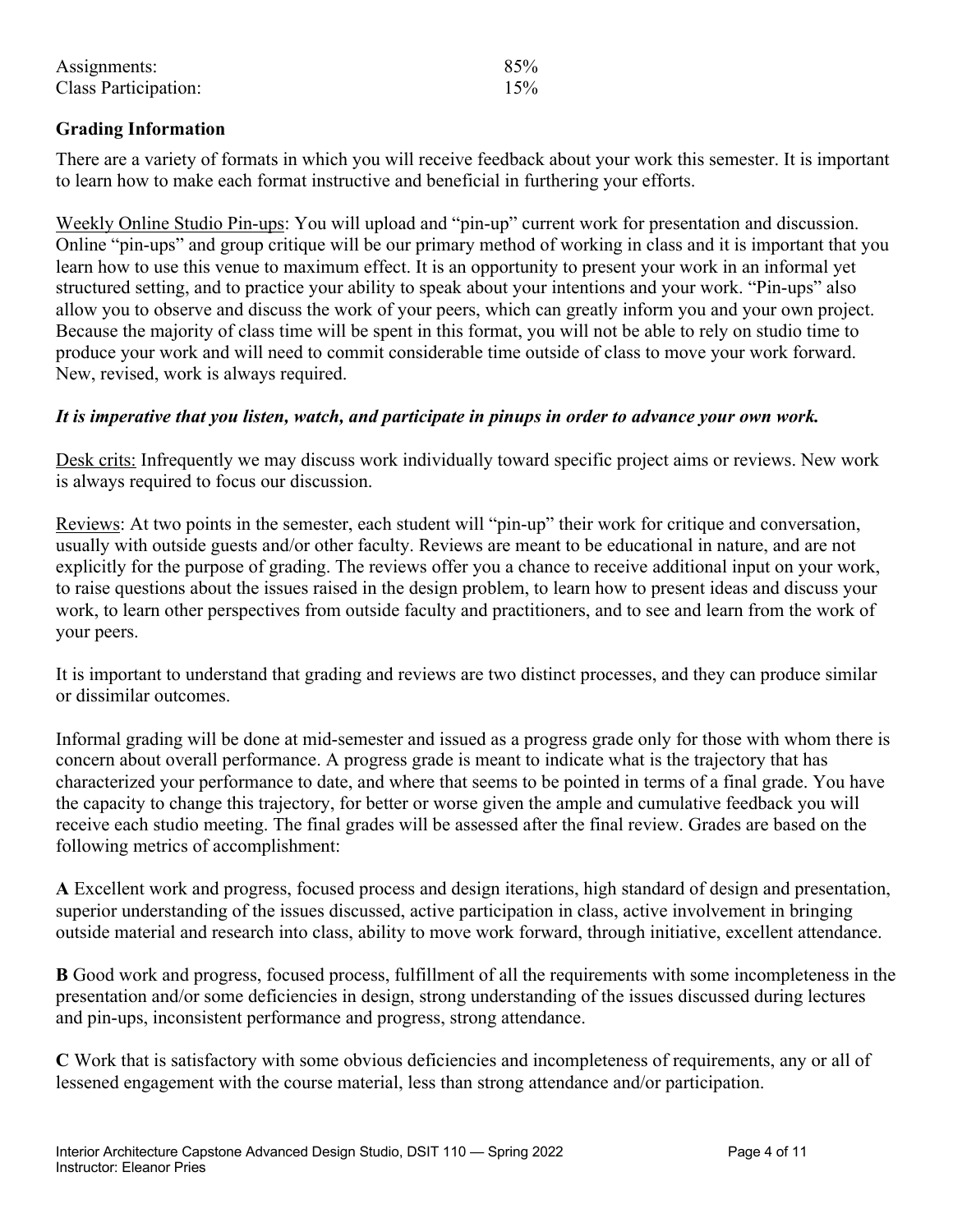**D** Work that is unsatisfactory with obvious and significant deficiencies in design and incomplete requirements, any or all of lack of engagement with the course material, poor attendance and participation.

**F** Seriously deficient or incomplete work, poor participation, engagement, understanding and attendance.

The measure of qualitative words such as 'excellent', 'satisfactory', etc. are based on the following criteria:

Initiative: The degree of exploration and additional references in the work, the ability to push the work forward Effort: As indicated by the intensity and depth of your study, and the commitment to the ideas being explored Engagement: As shown by the participation in work sessions, and the discussion of issues and ideas in studio Collaboration: With peers on comments, learning and shared responsibilities [as opposed to competition] Flexibility: The willingness to maintain an open intellectual stance that allows for accelerated learning to occur Design Quality: As demonstrated by the sophistication and competence of addressing the issues of a problem Communication: As shown by the coherence and completeness of your work in elucidating its intentions Technique: The control and sophistication of design methods, tools and representation; a commitment to craft

# **Additional Details on Grading**

- $\bullet$  +/- grades will be used within the structure described above.
- There is no "extra credit" per se, but making more strategically and beautifully is often rewarded
- Completion and achievement of all of the pinups and completion and achievement of the list of requirements for the final review products will be the primary determinant of the grade. The list of final review requirements will be the most-up-to-date and coordinated set of the products you have been working on over the course of the semester, and is therefore designed for your success.

# **Honesty, Integrity, and Original Work**

We approach academic and creative honesty, integrity, and original work seriously. Plagiarism or design appropriation will not be tolerated. Plagiarism in research and presentation will also not be tolerated. Students who are suspected of plagiarism or unethical appropriation will be referred to the Student Conduct and Ethical Development Office and depending on the severity of the conduct will receive a zero for that assignment or a grade of F in the course. Grade Forgiveness does not apply to courses for which the original grade was the result of a finding of academic dishonesty.

# **Classroom Protocol**

Expectations:

- Arrive online on time and be prepared for studio. Remain online for the entire class time. Camera On.
- Pinup online on time. We will be using Miro as our online "pin-up" space.
- Students must be present online for critiques, students who arrive late will not be allowed to present.
- Be attentive, actively participate, and demonstrate engagement in class discussion and reviews.
- Prepare yourself to listen, consider, contribute, discuss different points of view during design review.
- I will be calling on students randomly to ensure participation.
- Stow cellphones for the duration of class. Cellphone use during class is not permitted.
- Unless we are working in studio, stow all laptops and ipads.
- Show respect for yourself, your peers, and your faculty.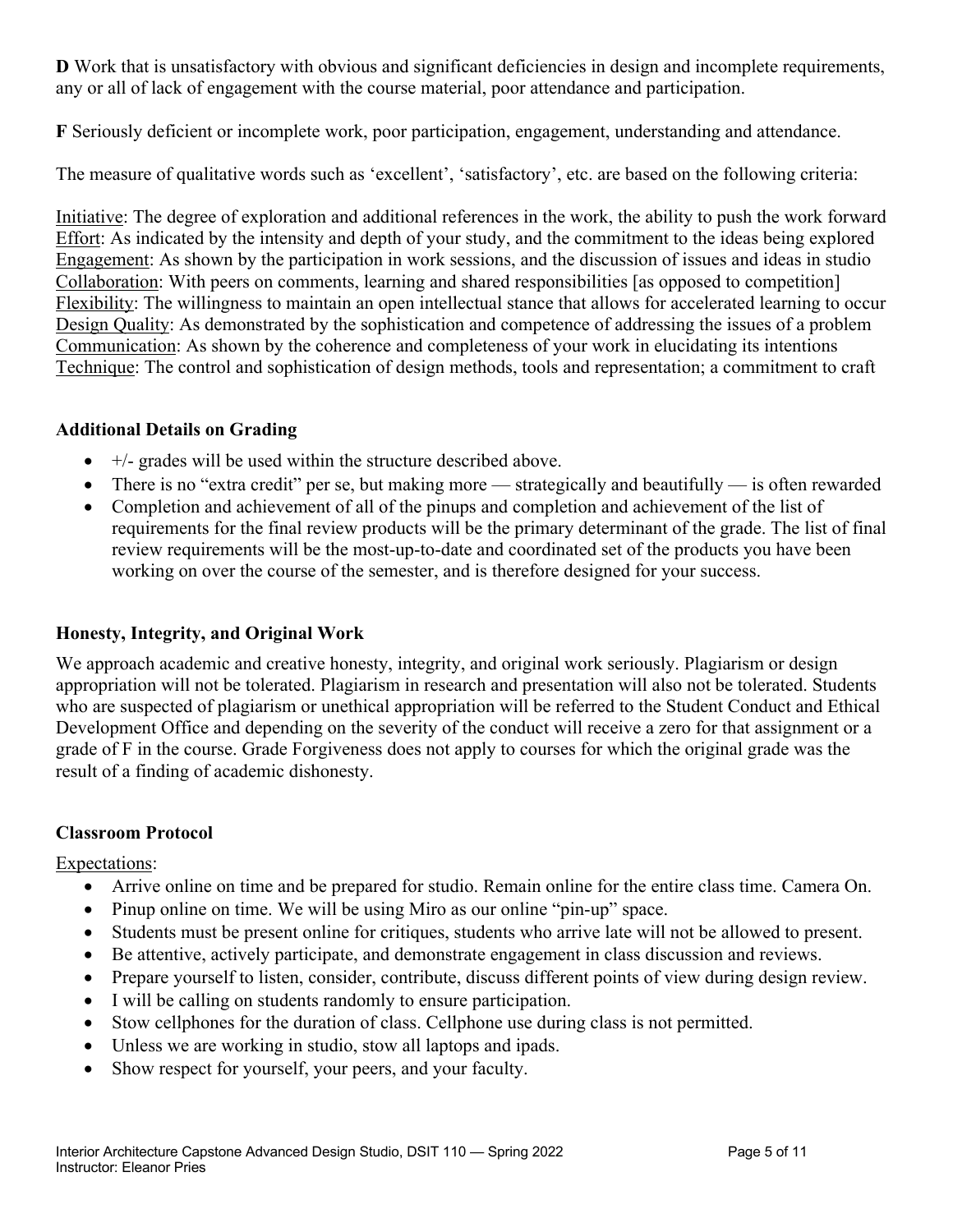If you miss a class, it is your responsibility to find out what you missed BEFORE the next class. Technical demos and lectures will not be repeated for students who miss a class; Projected critique dates will be given to you in advance; however, in some instances these may change do to extenuating circumstances, and it is your responsibility to find out about any announcements made in class, by communicating with your classmates.

Deadlines will be made available to you in class. Any work not turned in on the date it is due is considered late. Ten percent will be deducted from the grade for every class period it is not turned in. Special circumstances will be taken into consideration (e.g. Illness, court appearance, death of a relative.) All assignments must be completed and turned in to receive a passing grade for the class.

The instructor reserves the right to alter assignments and change project due dates with sufficient notice to the students.

Attendance:

- Students are permitted 2 instances of unexcused non-participation.
- Non-participation after 2 unexcused absences is grounds for grade demotion.
- Excused absences typically include sickness, funeral, etc...
- Non-participation for 3 classes, including consistent tardiness, is grounds for failure.
- If you need to miss a class for an excusable absence, email me in advance.
- Unexcused non-participation at the mid review or final review is grounds for failure.

# **Additional Online Requirements:**

Online Protocols:

Zoom and Miro will be our primary tools for communication. They will be essential to your learning, design development, and ultimately your success in this studio.

- Secure and reliable Wi-Fi connection: Students are responsible for ensuring that they have access to a secure and reliable Wi-Fi connection during studio and reviews. Text me immediately if you are having connection issues.
- Laptop with camera and built-in microphone are required for studio. SJSU has a free equipment loan program available for students.
- Laptop Camera: Students will have their camera on at all times during studio. Turning off your camera for extended periods of time will be considered non-participation. As such, prepare yourself mentally and physically for studio as you would if we were meeting in person at school.
- Should you have concerns about privacy at home as regards to camera usage, please let me know and we will discuss potential accommodations. It is advised that you set up an area at home for your studio time.
- General Recording Prohibited: Studio may not be recorded without permission of all individuals, per University Policy and US laws on rights to privacy.
- Recording Accommodation: Permission may be obtained to record per relevant accommodation.
- Final Review Recording: Upon permission by all students and guests, the final review for this studio may be recorded.
- Any student that needs accommodation or assistive technology due to disability should work with the Accessible Education Center (AEC), and me.
- Please note that all federal, state, CSU system and campus regulations on conduct including harassment and discrimination against other students or faculty apply to the online environment, just as they do in face-to-face instruction.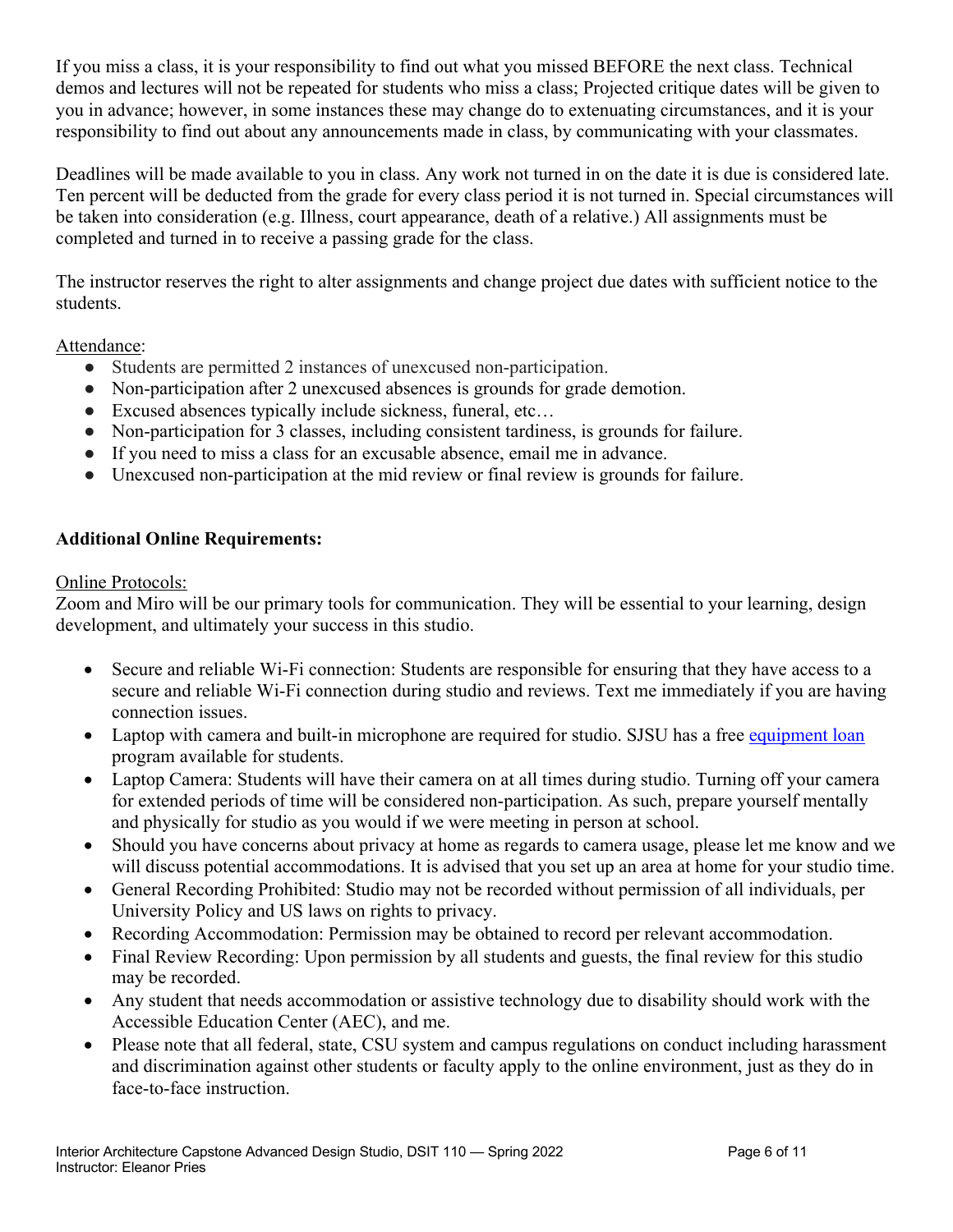#### **Students are not allowed to record without instructor permission:**

Students are prohibited from recording class activities (including studio lectures, office hours, advising sessions, etc…), distributing class or review recordings, or posting class or review recordings. Materials created by the instructor for the course (syllabi, lectures and lecture notes, presentations, etc… are copyrighted by the instructor. This University policy  $(S12-7)$  is in place to protect the privacy of students in the course, as well as to maintain academic integrity through reducing the instances of cheating. Students who record, distribute, or post these materials will be referred to the Student Conduct and Ethical Development office. Unauthorized recording may violate University, State and Federal Law. It is the responsibility of students that require special accommodations or assistive technology due to a disability to notify me.

#### **Zoom Classroom Tips and Etiquette**

- Camera on and headphones required.
- Please be as prepared for online studio as you are in person studio.
- Mute your microphone when you are not speaking and be mindful of background noise and distractions.
- Find and prepare a quiet and private zone in your home for class, without interruption or distraction.
- Turn off phone notifications. Close apps and software that create distraction or use your wi-fi bandwidth.
- Inability to observe classroom etiquette may result in dismissal from the zoom classroom and nonparticipation for that class meeting.

# **University Policies**

# **Dropping and Adding**

Students are responsible for understanding the policies and procedures about add/drop, grade forgiveness, etc. Refer to the current semester's Catalog Policies section at http://info.sjsu.edu/static/catalog/policies.html. Add/drop deadlines can be found on the current academic year calendars document on the Academic Calendars webpage at http://www.sjsu.edu/provost/services/academic\_calendars/. The Late Drop Policy is available at http://www.sjsu.edu/aars/policies/latedrops/policy/**.** Students should be aware of the current deadlines and penalties for dropping classes.

Information about the latest changes and news is available at the **Advising Hub** at http://www.sjsu.edu/advising/.

# **Consent for Recording of Class and Public Sharing of Instructor Material**

- "Common courtesy and professional behavior dictate that you notify someone when you are recording him/her. You must obtain the instructor's permission to make audio or video recordings in this class. Such permission allows the recordings to be used for your private, study purposes only. The recordings are the intellectual property of the instructor; you have not been given any rights to reproduce or distribute the material."
	- $\circ$  It is suggested that the syllabus include the instructor's process for granting permission, whether in writing or orally and whether for the whole semester or on a class by class basis.
	- o In classes where active participation of students or guests may be on the recording, permission of those students or guests should be obtained as well.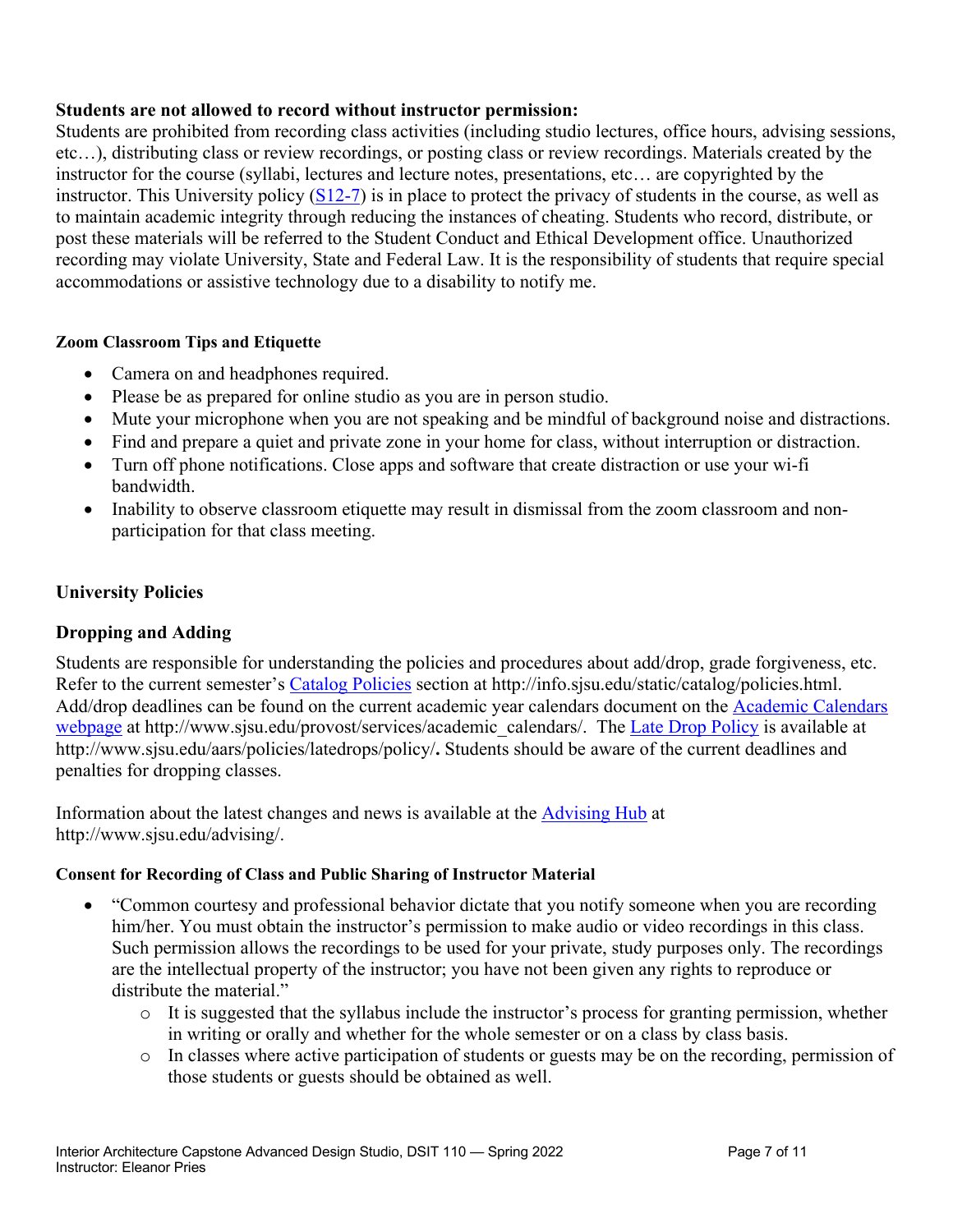• "Course material developed by the instructor is the intellectual property of the instructor and cannot be shared publicly without his/her approval. You may not publicly share or upload instructor generated material for this course such as exam questions, lecture notes, or homework solutions without instructor consent."

#### **Academic Integrity**

Your commitment, as a student, to learning is evidenced by your enrollment at San Jose State University. The University Academic Integrity Policy S07-2 at http://www.sjsu.edu/senate/docs/S07-2.pdf requires you to be honest in all your academic course work. Faculty members are required to report all infractions to the office of Student Conduct and Ethical Development. The Student Conduct and Ethical Development website is available at http://www.sjsu.edu/studentconduct/.

#### **Campus Policy in Compliance with the American Disabilities Act**

If you need course adaptations or accommodations because of a disability, or if you need to make special arrangements in case the building must be evacuated, please make an appointment with me as soon as possible, or see me during office hours. Presidential Directive 97-03 at

http://www.sjsu.edu/president/docs/directives/PD\_1997-03.pdf requires that students with disabilities requesting accommodations must register with the Accessible Education Center (AEC) at http://www.sjsu.edu/aec to establish a record of their disability.

#### **Accommodation to Students' Religious Holidays**

San José State University shall provide accommodation on any graded class work or activities for students wishing to observe religious holidays when such observances require students to be absent from class. It is the responsibility of the student to inform the instructor, in writing, about such holidays before the add deadline at the start of each semester. If such holidays occur before the add deadline, the student must notify the instructor, in writing, at least three days before the date that he/she will be absent. It is the responsibility of the instructor to make every reasonable effort to honor the student request without penalty, and of the student to make up the work missed. See University Policy S14-7 at http://www.sjsu.edu/senate/docs/S14-7.pdf.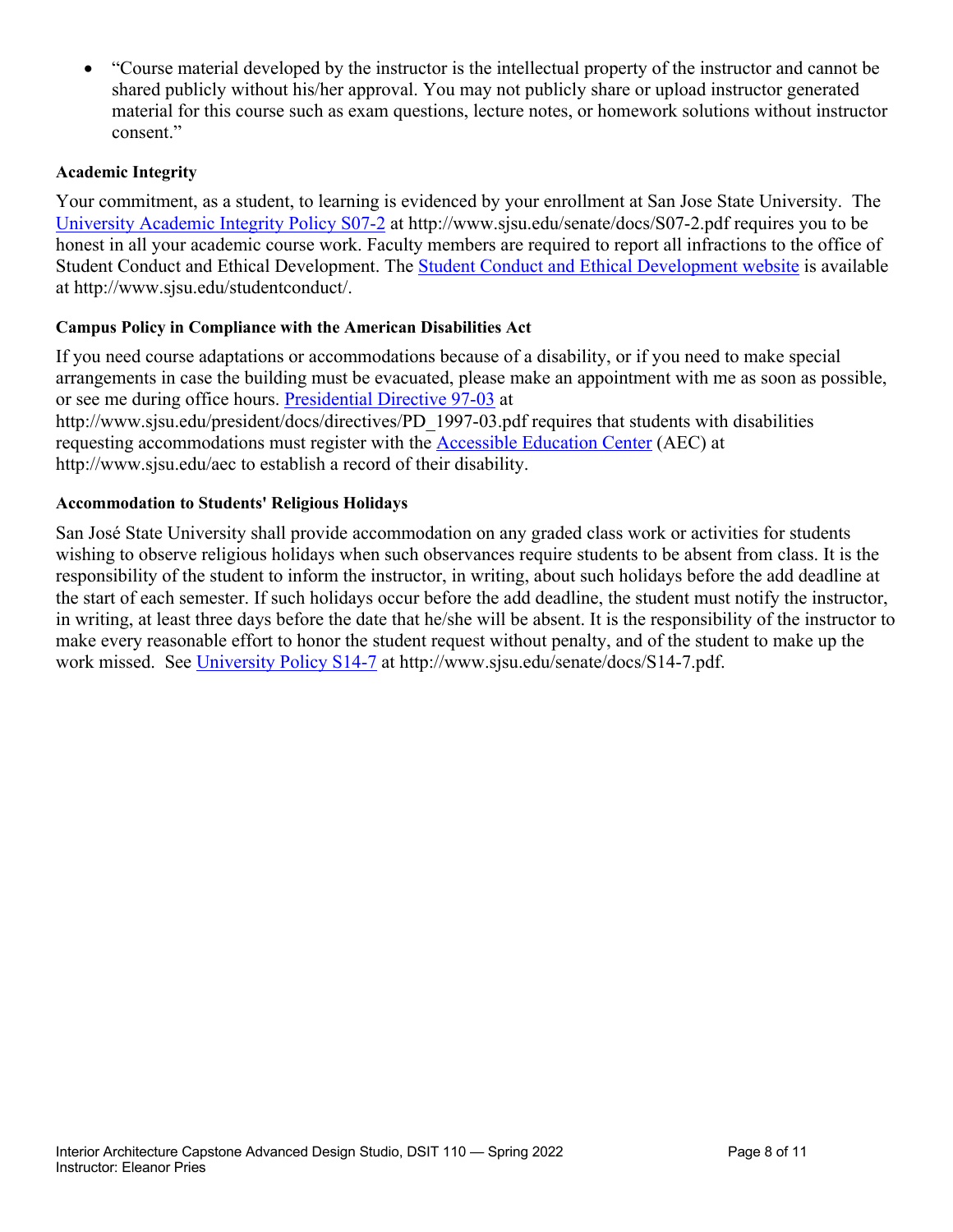# **CREDO**

#### **Architecture Studio Culture**

Promote a studio culture that supports creativity and invention, respect and collaboration, health and safety, an ecology of materials, and optimism about the role of design in a larger cultural framework:

#### **Health and safety**

The intensity, energy and exhilaration of the design studio is why we're here. Yet creativity demands balance. Efficiency, responsibility and health are equally essential components of effective studio work, and are valued by our design culture. You are not effective in your own work or in collaboration with others if you regularly work beyond your reasonable limits.

#### **Respect and collaboration**

In studio culture, we believe collaboration trumps competition. Students and faculty maintain an atmosphere of mutual respect for and interest in each other's ideas. Our work will always benefit from conversations with colleagues about shared themes, precedents and resources. Even in a portable, digital age, it is an essential requirement that design happens in the studio. Studio moves beyond logistics, nurturing studio culture and fostering the collaborative atmosphere that we most value. At the same time, care for our working environment is an essential part of our design ethic.

#### **Ecology of materials**

Embrace a holistic approach to studio ecology. We ask for restraint in using materials that are unsustainable, planning ahead to reduce waste, the recycling of materials for the future reuse by others, and an exchange of information within the studio about material issues.

#### **Optimism and invention**

None of the above should serve to dampen the creative spirit and faith in the design enterprise as essential components of architecture, and its ability to serve our larger cultural agenda.

#### **Final notes**

I believe strongly that the best work is done by students who work in studio. We are now in a time when we will hope for fully in-person studio again. While we continue to work online and in studio, I am even more certain that your efforts to: discuss your projects with your peers, on Zoom and Miro, independently outside studio time; view and explore and comment on the Miro pin-up space outside studio time; and engage in films, lectures and readings will reflect in the quality of the work you produce, and the level of learning and satisfaction that you will have with the course. These are meager replacements for studio culture, but they will help fill the void. The studio environment is a unique learning enterprise, a model that other disciplines look at with envy and wish they could replicate within their own curriculum. Find creative ways to discuss and critique with your peers outside of studio time. Hopefully we will be in-person next semester, using the digital tools!